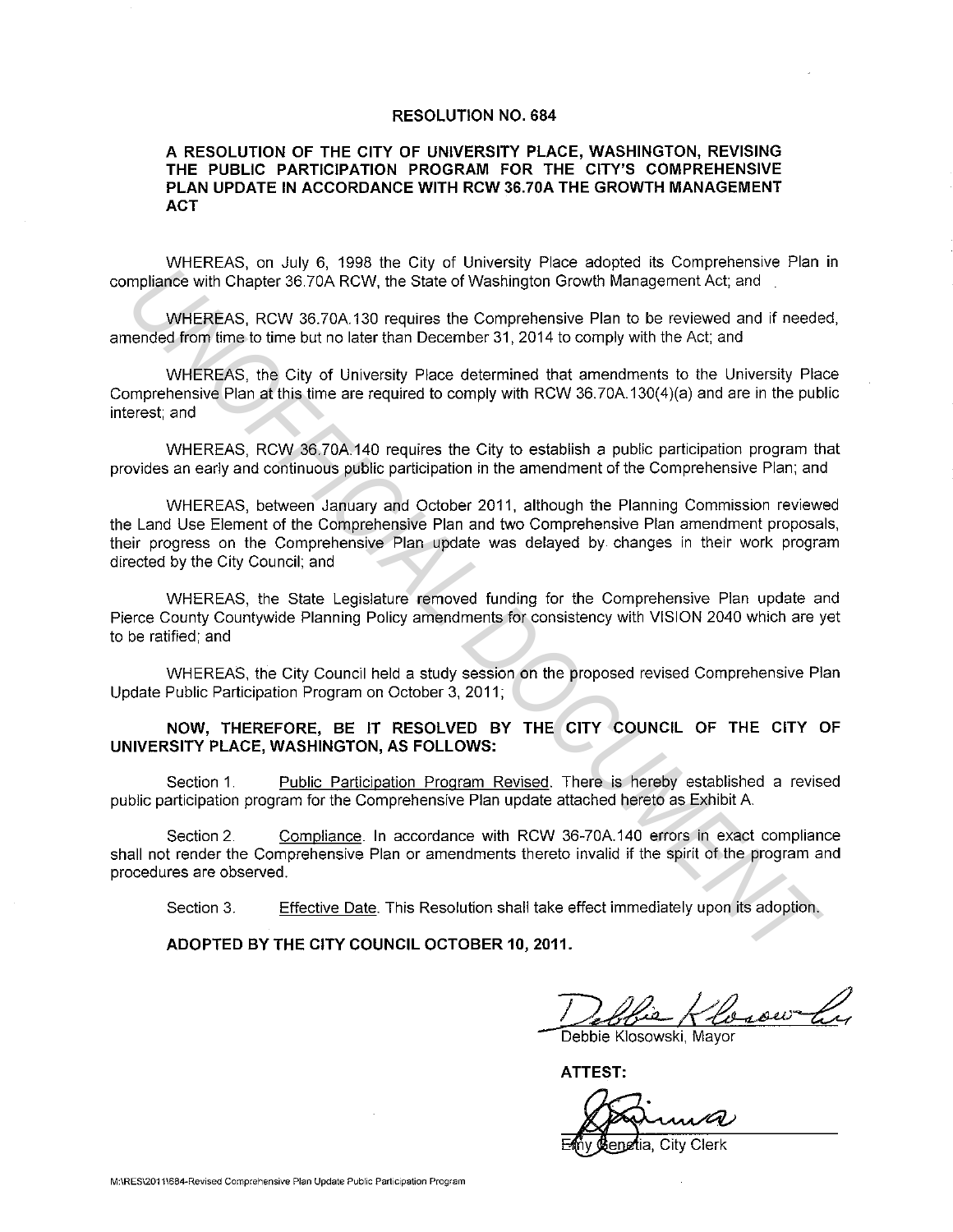## RESOLUTION NO. 684 - EXHIBIT A

# **REVISED COMPREHENSIVE PLAN UPDATE PRELIMINARY PUBLIC PARTICIPATION PROGRAM**

(RCW 36.?0A.140)

| <b>Phase I</b>                                                                                            |                            |              |  |
|-----------------------------------------------------------------------------------------------------------|----------------------------|--------------|--|
| <b>Activity</b>                                                                                           | Forum                      | <b>Dates</b> |  |
|                                                                                                           |                            |              |  |
| Discussion: Public Participation Program                                                                  | Planning Commission        | 01/05/11     |  |
| Consideration: Public Participation Program                                                               | <b>City Council</b>        | 01/18/11     |  |
| Public Meeting - Public Participation Program                                                             | <b>Planning Commission</b> | 01/19/11     |  |
| Publication of Adopted Program                                                                            | News Tribune               | 02/23/11     |  |
| Public Meeting - Scope of Amendments                                                                      | <b>Planning Commission</b> | 02/05/11     |  |
| Public Meeting - Land Use Element Discussion                                                              | <b>Planning Commission</b> | 03/02/11     |  |
| Public Meeting - Land Use Element Discussion                                                              | <b>Planning Commission</b> | 04/06/11     |  |
| Public Meeting - Land Use Element Discussion                                                              | Planning Commission        | 04/20/11     |  |
| Public Meeting - Land Use Element Discussion                                                              | <b>Planning Commission</b> | 07/06/11     |  |
| Public Meeting - Map Amendment Discussion                                                                 | <b>Planning Commission</b> | 08/03/11     |  |
| Public Meeting - Map Amendment Discussion                                                                 | Planning Commission        | 09/07/11     |  |
| Public Meeting - Map Amendment Discussion                                                                 | Planning Commission        | 09/21/11     |  |
| <b>Issue SEPA Checklist &amp; Threshold Decision</b>                                                      | U.S. Mail, Internet and    | 09/28/11     |  |
|                                                                                                           | News Tribune               |              |  |
| <b>State Agency Review Request</b>                                                                        | Internet                   | 09/28/11     |  |
| Public Hearing - Map Amendment                                                                            | <b>Planning Commission</b> | 10/05/11     |  |
| Discussion/Consideration                                                                                  |                            |              |  |
| SEPA Checklist and Threshold Decision Final                                                               |                            | 10/12/11     |  |
| Public Meeting - Map Amendment Consideration Alt.                                                         | Planning Commission        | 10/19/11     |  |
| Public Meeting - Map Amendments Study Session                                                             | <b>City Council</b>        | 10/24/11     |  |
| Public Meeting - Map Amendments Consideration                                                             | <b>City Council</b>        | 111<br>/11   |  |
| <b>Ordinance Publication</b>                                                                              | <b>News Tribune</b>        | 111<br>/11   |  |
| <b>Public Notice</b><br>Notice of all public meetings is posted on the City's website.<br>1.              |                            |              |  |
| Notice of all public hearings is published in the Tacoma News Tribune and posted on the<br>2 <sup>1</sup> |                            |              |  |
| City's website.                                                                                           |                            |              |  |
| Notice of all public hearings regarding non-area-wide map amendments is mailed to<br>3.                   |                            |              |  |
| surrounding property owners and public notice signs are installed.                                        |                            |              |  |
| 4. Notice of the issuance of a SEPA Threshold Determination is published in the Tacoma                    |                            |              |  |

### Public Notice

- 1. Notice of all public meetings is posted on the City's website.
- 2. Notice of all public hearings is published in the Tacoma News Tribune and posted on the City's website.
- 3. Notice of all public hearings regarding non-area-wide map amendments is mailed to surrounding property owners and public notice signs are installed.
- 4. Notice of the issuance of a SEPA Threshold Determination is published in the Tacoma News Tribune.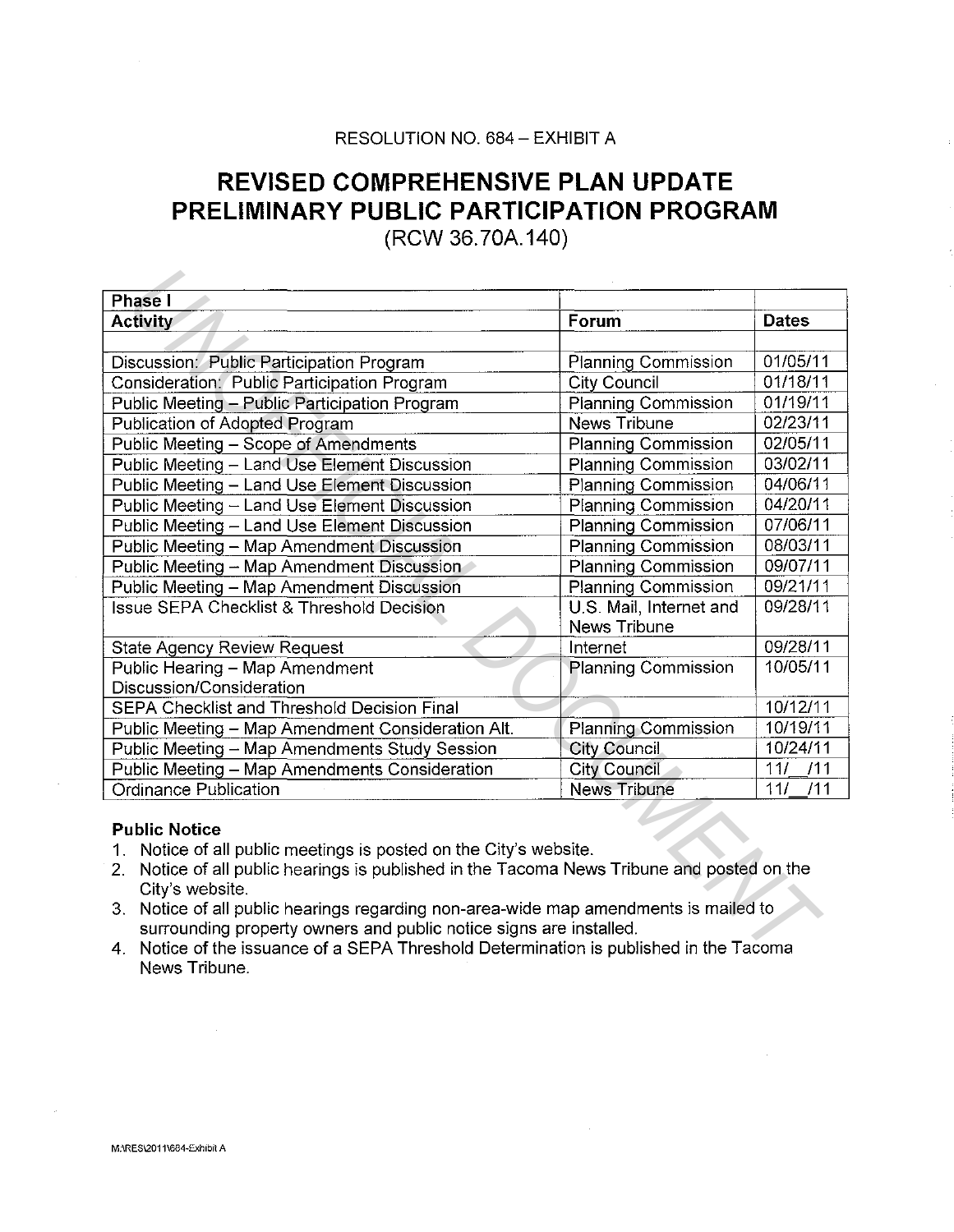Revised Comprehensive Plan Update Preliminary Public Participation Program Page: 2

| <b>Activity</b><br>Forum<br><b>Dates</b><br><b>Map Amendments</b><br>1 <sup>st</sup> Notice of Private Application Period<br>12/19/11<br>News Tribune/Web<br><b>Private Application Period Begins</b><br>News Tribune/Web<br>01/01/12<br>2 <sup>nd</sup> Notice of Private Application Period<br>01/09/12<br><b>Private Application Period Ends</b><br>News Tribune/Web<br>01/31/12<br>U.S. Mail<br>Notice of Map Amendment Applications<br>02/06/12<br>Public Meeting - Discussion<br><b>Planning Commission</b><br>03/07/12<br>Public Hearing - Site Specific Map Amendments<br>04/18/12<br><b>Planning Commission</b><br>Public Meeting - Discussion and Consideration<br><b>Planning Commission</b><br>05/02/12<br><b>Land Use Element</b><br>Public Meeting - Discussion<br><b>Planning Commission</b><br>01/04/12<br>Public Meeting - Discussion<br><b>Planning Commission</b><br>02/01/12<br>Public Hearing - Land Use/Area Wide Map Amendments<br><b>Planning Commission</b><br>03/07/12<br>Public Meeting - Discussion and Consideration<br><b>Planning Commission</b><br>04/18/12<br><b>Shoreline Element</b><br>Public Meeting - Discussion<br>01/18/12<br><b>Planning Commission</b><br>Public Meeting - Discussion<br><b>Planning Commission</b><br>02/15/12<br>Public Hearing - Shoreline Element<br><b>Planning Commission</b><br>03/21/12<br>Public Meeting - Discussion and Consideration<br><b>Planning Commission</b><br>04/18/12<br><b>Issue SEPA Checklist &amp; Threshold Decision</b><br>U.S. Mail, Internet and<br>05/07/12<br><b>News Tribune</b><br><b>State Agency Review Request</b><br>Internet<br>05/07/12<br>SEPA Checklist and Threshold Decision Final<br>05/21/12<br>Public Meeting - Land Use Element - Study Session<br><b>City Council</b><br><b>TBD</b><br>Public Meeting - Land Use Element - Study Session<br><b>City Council</b><br><b>TBD</b><br>Public Meeting - Shoreline Element - Study Session<br><b>City Council</b><br><b>TBD</b><br>Public Meeting - Shoreline Element - Study Session<br><b>City Council</b><br><b>TBD</b><br>Public Meeting - Map Amendment - Study Session<br><b>City Council</b><br>TBD<br>Public Meeting - Map Amendment - Study Session<br><b>City Council</b><br><b>TBD</b><br>Public Meeting - Land Use and Shoreline Consideration<br><b>City Council</b><br><b>TBD</b> | <b>Phase II</b>                               |                     |            |
|----------------------------------------------------------------------------------------------------------------------------------------------------------------------------------------------------------------------------------------------------------------------------------------------------------------------------------------------------------------------------------------------------------------------------------------------------------------------------------------------------------------------------------------------------------------------------------------------------------------------------------------------------------------------------------------------------------------------------------------------------------------------------------------------------------------------------------------------------------------------------------------------------------------------------------------------------------------------------------------------------------------------------------------------------------------------------------------------------------------------------------------------------------------------------------------------------------------------------------------------------------------------------------------------------------------------------------------------------------------------------------------------------------------------------------------------------------------------------------------------------------------------------------------------------------------------------------------------------------------------------------------------------------------------------------------------------------------------------------------------------------------------------------------------------------------------------------------------------------------------------------------------------------------------------------------------------------------------------------------------------------------------------------------------------------------------------------------------------------------------------------------------------------------------------------------------------------------------------------------------------------------------------------------------------------------------------------------------------|-----------------------------------------------|---------------------|------------|
|                                                                                                                                                                                                                                                                                                                                                                                                                                                                                                                                                                                                                                                                                                                                                                                                                                                                                                                                                                                                                                                                                                                                                                                                                                                                                                                                                                                                                                                                                                                                                                                                                                                                                                                                                                                                                                                                                                                                                                                                                                                                                                                                                                                                                                                                                                                                                    |                                               |                     |            |
|                                                                                                                                                                                                                                                                                                                                                                                                                                                                                                                                                                                                                                                                                                                                                                                                                                                                                                                                                                                                                                                                                                                                                                                                                                                                                                                                                                                                                                                                                                                                                                                                                                                                                                                                                                                                                                                                                                                                                                                                                                                                                                                                                                                                                                                                                                                                                    |                                               |                     |            |
|                                                                                                                                                                                                                                                                                                                                                                                                                                                                                                                                                                                                                                                                                                                                                                                                                                                                                                                                                                                                                                                                                                                                                                                                                                                                                                                                                                                                                                                                                                                                                                                                                                                                                                                                                                                                                                                                                                                                                                                                                                                                                                                                                                                                                                                                                                                                                    |                                               |                     |            |
|                                                                                                                                                                                                                                                                                                                                                                                                                                                                                                                                                                                                                                                                                                                                                                                                                                                                                                                                                                                                                                                                                                                                                                                                                                                                                                                                                                                                                                                                                                                                                                                                                                                                                                                                                                                                                                                                                                                                                                                                                                                                                                                                                                                                                                                                                                                                                    |                                               |                     |            |
|                                                                                                                                                                                                                                                                                                                                                                                                                                                                                                                                                                                                                                                                                                                                                                                                                                                                                                                                                                                                                                                                                                                                                                                                                                                                                                                                                                                                                                                                                                                                                                                                                                                                                                                                                                                                                                                                                                                                                                                                                                                                                                                                                                                                                                                                                                                                                    |                                               |                     |            |
|                                                                                                                                                                                                                                                                                                                                                                                                                                                                                                                                                                                                                                                                                                                                                                                                                                                                                                                                                                                                                                                                                                                                                                                                                                                                                                                                                                                                                                                                                                                                                                                                                                                                                                                                                                                                                                                                                                                                                                                                                                                                                                                                                                                                                                                                                                                                                    |                                               |                     |            |
|                                                                                                                                                                                                                                                                                                                                                                                                                                                                                                                                                                                                                                                                                                                                                                                                                                                                                                                                                                                                                                                                                                                                                                                                                                                                                                                                                                                                                                                                                                                                                                                                                                                                                                                                                                                                                                                                                                                                                                                                                                                                                                                                                                                                                                                                                                                                                    |                                               |                     |            |
|                                                                                                                                                                                                                                                                                                                                                                                                                                                                                                                                                                                                                                                                                                                                                                                                                                                                                                                                                                                                                                                                                                                                                                                                                                                                                                                                                                                                                                                                                                                                                                                                                                                                                                                                                                                                                                                                                                                                                                                                                                                                                                                                                                                                                                                                                                                                                    |                                               |                     |            |
|                                                                                                                                                                                                                                                                                                                                                                                                                                                                                                                                                                                                                                                                                                                                                                                                                                                                                                                                                                                                                                                                                                                                                                                                                                                                                                                                                                                                                                                                                                                                                                                                                                                                                                                                                                                                                                                                                                                                                                                                                                                                                                                                                                                                                                                                                                                                                    |                                               |                     |            |
|                                                                                                                                                                                                                                                                                                                                                                                                                                                                                                                                                                                                                                                                                                                                                                                                                                                                                                                                                                                                                                                                                                                                                                                                                                                                                                                                                                                                                                                                                                                                                                                                                                                                                                                                                                                                                                                                                                                                                                                                                                                                                                                                                                                                                                                                                                                                                    |                                               |                     |            |
|                                                                                                                                                                                                                                                                                                                                                                                                                                                                                                                                                                                                                                                                                                                                                                                                                                                                                                                                                                                                                                                                                                                                                                                                                                                                                                                                                                                                                                                                                                                                                                                                                                                                                                                                                                                                                                                                                                                                                                                                                                                                                                                                                                                                                                                                                                                                                    |                                               |                     |            |
|                                                                                                                                                                                                                                                                                                                                                                                                                                                                                                                                                                                                                                                                                                                                                                                                                                                                                                                                                                                                                                                                                                                                                                                                                                                                                                                                                                                                                                                                                                                                                                                                                                                                                                                                                                                                                                                                                                                                                                                                                                                                                                                                                                                                                                                                                                                                                    |                                               |                     |            |
|                                                                                                                                                                                                                                                                                                                                                                                                                                                                                                                                                                                                                                                                                                                                                                                                                                                                                                                                                                                                                                                                                                                                                                                                                                                                                                                                                                                                                                                                                                                                                                                                                                                                                                                                                                                                                                                                                                                                                                                                                                                                                                                                                                                                                                                                                                                                                    |                                               |                     |            |
|                                                                                                                                                                                                                                                                                                                                                                                                                                                                                                                                                                                                                                                                                                                                                                                                                                                                                                                                                                                                                                                                                                                                                                                                                                                                                                                                                                                                                                                                                                                                                                                                                                                                                                                                                                                                                                                                                                                                                                                                                                                                                                                                                                                                                                                                                                                                                    |                                               |                     |            |
|                                                                                                                                                                                                                                                                                                                                                                                                                                                                                                                                                                                                                                                                                                                                                                                                                                                                                                                                                                                                                                                                                                                                                                                                                                                                                                                                                                                                                                                                                                                                                                                                                                                                                                                                                                                                                                                                                                                                                                                                                                                                                                                                                                                                                                                                                                                                                    |                                               |                     |            |
|                                                                                                                                                                                                                                                                                                                                                                                                                                                                                                                                                                                                                                                                                                                                                                                                                                                                                                                                                                                                                                                                                                                                                                                                                                                                                                                                                                                                                                                                                                                                                                                                                                                                                                                                                                                                                                                                                                                                                                                                                                                                                                                                                                                                                                                                                                                                                    |                                               |                     |            |
|                                                                                                                                                                                                                                                                                                                                                                                                                                                                                                                                                                                                                                                                                                                                                                                                                                                                                                                                                                                                                                                                                                                                                                                                                                                                                                                                                                                                                                                                                                                                                                                                                                                                                                                                                                                                                                                                                                                                                                                                                                                                                                                                                                                                                                                                                                                                                    |                                               |                     |            |
|                                                                                                                                                                                                                                                                                                                                                                                                                                                                                                                                                                                                                                                                                                                                                                                                                                                                                                                                                                                                                                                                                                                                                                                                                                                                                                                                                                                                                                                                                                                                                                                                                                                                                                                                                                                                                                                                                                                                                                                                                                                                                                                                                                                                                                                                                                                                                    |                                               |                     |            |
|                                                                                                                                                                                                                                                                                                                                                                                                                                                                                                                                                                                                                                                                                                                                                                                                                                                                                                                                                                                                                                                                                                                                                                                                                                                                                                                                                                                                                                                                                                                                                                                                                                                                                                                                                                                                                                                                                                                                                                                                                                                                                                                                                                                                                                                                                                                                                    |                                               |                     |            |
|                                                                                                                                                                                                                                                                                                                                                                                                                                                                                                                                                                                                                                                                                                                                                                                                                                                                                                                                                                                                                                                                                                                                                                                                                                                                                                                                                                                                                                                                                                                                                                                                                                                                                                                                                                                                                                                                                                                                                                                                                                                                                                                                                                                                                                                                                                                                                    |                                               |                     |            |
|                                                                                                                                                                                                                                                                                                                                                                                                                                                                                                                                                                                                                                                                                                                                                                                                                                                                                                                                                                                                                                                                                                                                                                                                                                                                                                                                                                                                                                                                                                                                                                                                                                                                                                                                                                                                                                                                                                                                                                                                                                                                                                                                                                                                                                                                                                                                                    |                                               |                     |            |
|                                                                                                                                                                                                                                                                                                                                                                                                                                                                                                                                                                                                                                                                                                                                                                                                                                                                                                                                                                                                                                                                                                                                                                                                                                                                                                                                                                                                                                                                                                                                                                                                                                                                                                                                                                                                                                                                                                                                                                                                                                                                                                                                                                                                                                                                                                                                                    |                                               |                     |            |
|                                                                                                                                                                                                                                                                                                                                                                                                                                                                                                                                                                                                                                                                                                                                                                                                                                                                                                                                                                                                                                                                                                                                                                                                                                                                                                                                                                                                                                                                                                                                                                                                                                                                                                                                                                                                                                                                                                                                                                                                                                                                                                                                                                                                                                                                                                                                                    |                                               |                     |            |
|                                                                                                                                                                                                                                                                                                                                                                                                                                                                                                                                                                                                                                                                                                                                                                                                                                                                                                                                                                                                                                                                                                                                                                                                                                                                                                                                                                                                                                                                                                                                                                                                                                                                                                                                                                                                                                                                                                                                                                                                                                                                                                                                                                                                                                                                                                                                                    |                                               |                     |            |
|                                                                                                                                                                                                                                                                                                                                                                                                                                                                                                                                                                                                                                                                                                                                                                                                                                                                                                                                                                                                                                                                                                                                                                                                                                                                                                                                                                                                                                                                                                                                                                                                                                                                                                                                                                                                                                                                                                                                                                                                                                                                                                                                                                                                                                                                                                                                                    |                                               |                     |            |
|                                                                                                                                                                                                                                                                                                                                                                                                                                                                                                                                                                                                                                                                                                                                                                                                                                                                                                                                                                                                                                                                                                                                                                                                                                                                                                                                                                                                                                                                                                                                                                                                                                                                                                                                                                                                                                                                                                                                                                                                                                                                                                                                                                                                                                                                                                                                                    |                                               |                     |            |
|                                                                                                                                                                                                                                                                                                                                                                                                                                                                                                                                                                                                                                                                                                                                                                                                                                                                                                                                                                                                                                                                                                                                                                                                                                                                                                                                                                                                                                                                                                                                                                                                                                                                                                                                                                                                                                                                                                                                                                                                                                                                                                                                                                                                                                                                                                                                                    |                                               |                     |            |
|                                                                                                                                                                                                                                                                                                                                                                                                                                                                                                                                                                                                                                                                                                                                                                                                                                                                                                                                                                                                                                                                                                                                                                                                                                                                                                                                                                                                                                                                                                                                                                                                                                                                                                                                                                                                                                                                                                                                                                                                                                                                                                                                                                                                                                                                                                                                                    |                                               |                     |            |
|                                                                                                                                                                                                                                                                                                                                                                                                                                                                                                                                                                                                                                                                                                                                                                                                                                                                                                                                                                                                                                                                                                                                                                                                                                                                                                                                                                                                                                                                                                                                                                                                                                                                                                                                                                                                                                                                                                                                                                                                                                                                                                                                                                                                                                                                                                                                                    |                                               |                     |            |
|                                                                                                                                                                                                                                                                                                                                                                                                                                                                                                                                                                                                                                                                                                                                                                                                                                                                                                                                                                                                                                                                                                                                                                                                                                                                                                                                                                                                                                                                                                                                                                                                                                                                                                                                                                                                                                                                                                                                                                                                                                                                                                                                                                                                                                                                                                                                                    |                                               |                     |            |
|                                                                                                                                                                                                                                                                                                                                                                                                                                                                                                                                                                                                                                                                                                                                                                                                                                                                                                                                                                                                                                                                                                                                                                                                                                                                                                                                                                                                                                                                                                                                                                                                                                                                                                                                                                                                                                                                                                                                                                                                                                                                                                                                                                                                                                                                                                                                                    |                                               |                     |            |
|                                                                                                                                                                                                                                                                                                                                                                                                                                                                                                                                                                                                                                                                                                                                                                                                                                                                                                                                                                                                                                                                                                                                                                                                                                                                                                                                                                                                                                                                                                                                                                                                                                                                                                                                                                                                                                                                                                                                                                                                                                                                                                                                                                                                                                                                                                                                                    |                                               |                     |            |
|                                                                                                                                                                                                                                                                                                                                                                                                                                                                                                                                                                                                                                                                                                                                                                                                                                                                                                                                                                                                                                                                                                                                                                                                                                                                                                                                                                                                                                                                                                                                                                                                                                                                                                                                                                                                                                                                                                                                                                                                                                                                                                                                                                                                                                                                                                                                                    | Public Meeting - Map Amendments Consideration | <b>City Council</b> | <b>TBD</b> |
| Ordinance Publication<br><b>News Tribune</b><br>TBD.                                                                                                                                                                                                                                                                                                                                                                                                                                                                                                                                                                                                                                                                                                                                                                                                                                                                                                                                                                                                                                                                                                                                                                                                                                                                                                                                                                                                                                                                                                                                                                                                                                                                                                                                                                                                                                                                                                                                                                                                                                                                                                                                                                                                                                                                                               |                                               |                     |            |

## **Public Notice**

- 1. Notice of all public meetings is posted on the City's website.
- 2. Notice of all public hearings is published in the Tacoma News Tribune and posted on the City's website.
- 3. Notice of all public hearings regarding non-area-wide map amendments is mailed to surrounding property owners and public notice signs are installed.
- 4. Notice of the issuance of a SEPA Threshold Determination is published in the Tacoma News Tribune.

ł